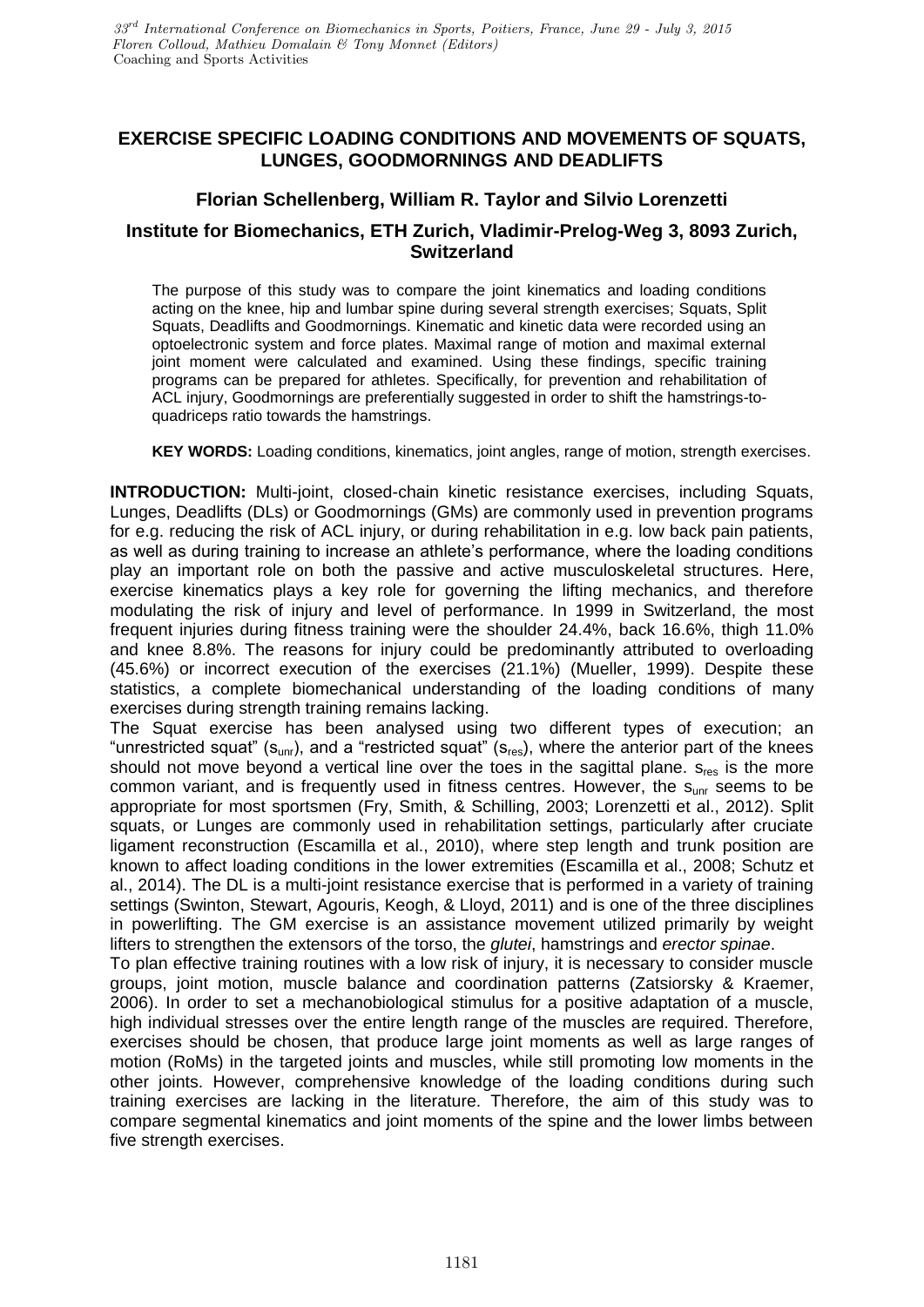**METHODS:** Subjects, all experienced in weightlifting and movement science students, were analysed while performing s<sub>res</sub>, s<sub>unr</sub>, Lunges, DLs or GMs. For Squats, ten female and ten male subjects (24  $\pm$  4 years, 66  $\pm$  12 kg, 1.73  $\pm$  0.08 m) with no history of back problems were examined (Lorenzetti et al., 2012). Four subjects were not included for further analysis due to missing data. During Lunges, five female and six male subjects (25  $\pm$  2 years, 68  $\pm$  9 kg,  $1.76 \pm 0.07$  m) were analysed (Schutz et al., 2014). During DLs and GMs, four female and nine male subjects (25  $\pm$  4 years, 74  $\pm$  11 kg, 1.80  $\pm$  0.07 m) were observed (Schellenberg, Lindorfer, List, Taylor, & Lorenzetti, 2013).

The four different studies (List, Gulay, Stoop, & Lorenzetti, 2013; Lorenzetti et al., 2012; Schellenberg et al., 2013; Schutz et al., 2014) were all approved by the Ethics committee of ETH Zurich, Switzerland. To analyse the motion of the body, an optoelectronic system (Vicon, Oxford Metrics Group, UK) with twelve cameras (MX40) was used. The ground reaction forces were measured using two 400×600 mm force plates (type 9281B Kistler, Winterthur Switzerland), one under each foot, recording at a frequency of 2 kHz. The IfB Marker Set (List et al., 2013), consisting of 55 markers on the legs, pelvis, shoulder and arms, 22 on the back (only for Squats, DLs and GMs) and 2 attached to the barbell, was used and attached by trained personnel. Subjects wore their normal training shoes throughout all tests.

The subjects received standardized instructions for each exercise. The different exercises were performed using additional extra load on the barbell corresponding to subjects' bodyweight (BW). An extra load of 25% BW on the bar was used for Squats, Lunges, DLs and GMs while Squats, Lunges and DLs were additionally performed with an extra load of 50% BW on the bar. The Lunges were performed with a step length of 70% of total leg length and a tibia angle to the ground of  $\alpha = 90^\circ$  at the deepest position of the split squat (Schutz et al., 2014).

The joint centres of the knee and hip were functionally determined from the basic motion tasks (List et al., 2013), and the joint centre of L4/L5 was defined anatomically based on anthropometric data (Nissan & Gilad, 1986). The external joint moments in the sagittal plane were calculated using an inverse approach with a quasi-static solution (Zatsiorsky, 2002). The flexion / extension moments at the knees and hips were averaged over both limbs, except for the lunges, where the rear foot was differentiated from the rear one. The inverse approach included the position of the joints, the forces acting on each foot, and the gravitational force of the segments (Lorenzetti et al., 2012). All calculations were performed in Matlab (The MathWorks Inc., Natick, MA, USA).

A linear mixed model was used to evaluate all statistical parameters for each exercise. The model used the exercise type with the specific extra barbell load as a fixed effect and subjects as random effects. Bonferroni corrected pairwise comparisons were performed. Using the Bonferroni adjustment for the 11 dependent variables, the significance level was set at p<0.0045. The statistical evaluation of the data was performed using IBM SPSS software version 20 (SPSS AG, Zurich, Switzerland).

**RESULTS AND DISCUSSION: Knee Kinematics:** The observed RoMs of the knee in the sagittal plane were higher during DLs and s<sub>unr</sub> (Table 1) compared to others (Table 2), while GMs show the smallest RoM (Table 1).

**Knee kinetics:** During DLs, s<sub>unr</sub> as well as s<sub>res</sub>, no changes between the two loading conditions (25% / 50% BW) on the barbell were found in the maximum moment about the knee in the sagittal plane (Table 2). However, Lorenzetti and co-workers (2012) showed significant weight dependence in  $s_{\text{unr}}$  as well as  $s_{\text{res}}$  in the knee due to the lower Bonferroni adiustment.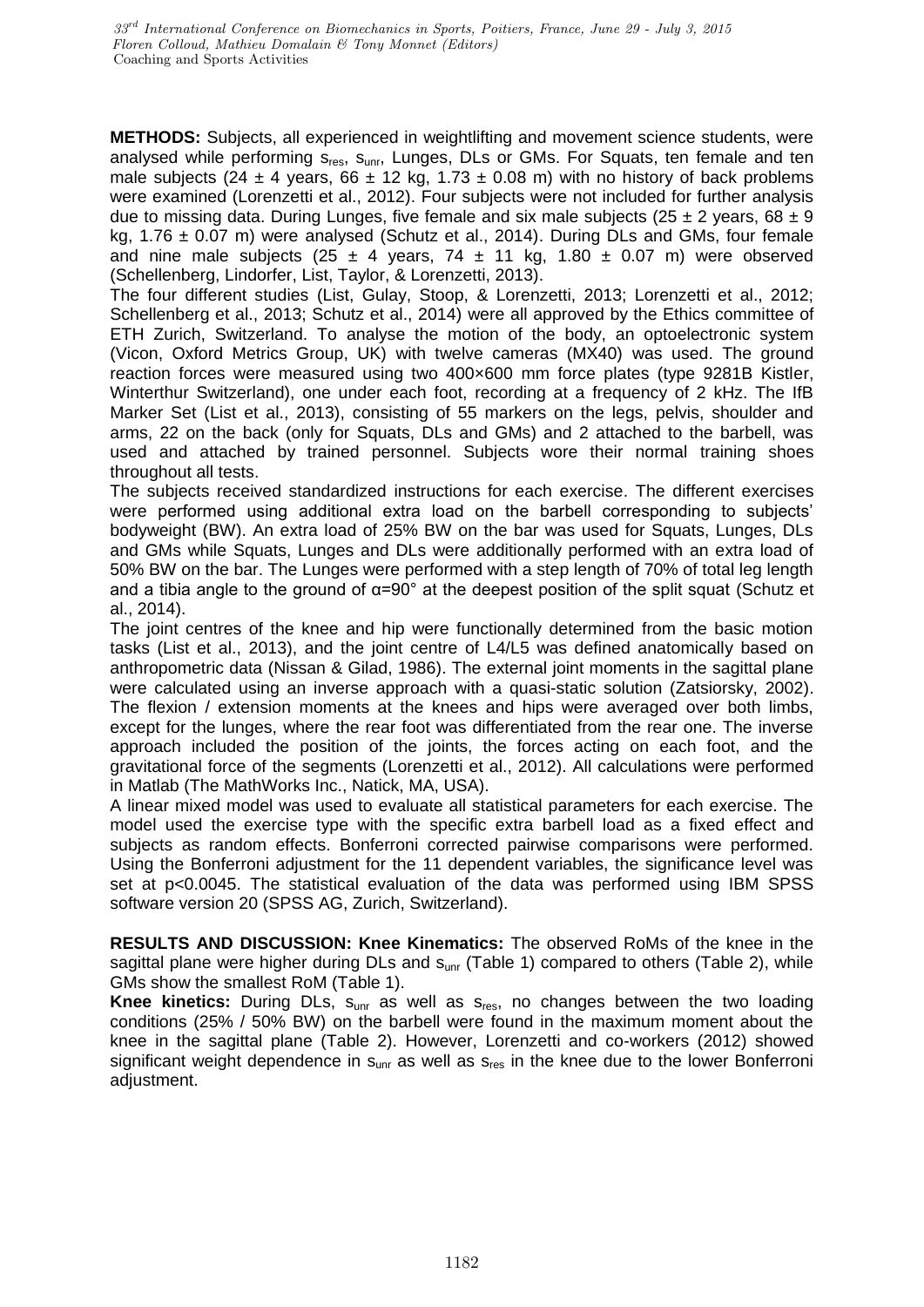### **Table 1**

#### **Mean normalized maximal moments and its standard deviations [N\*m/BW] and RoM [°] as well as the RoM and minimal curvature [1/m] in the sagittal plane about the knee, hip and L4/L5, lumbar and thoracic region, respectively for all exercises using 25% or 50% BW extra load.**

|               | GM 25           |  | DL 25           |  | DL 50                             |  | $S_{\text{unr}} 25$ |  | $S_{\text{unr}}$ 50                                                                                                    |  | $S_{\text{res}}$ 25                             |  | $S_{\text{rec}}$ 50 |  | Lun $25$ front                                                                                                                                                    |  | Lun 25 rear |  |
|---------------|-----------------|--|-----------------|--|-----------------------------------|--|---------------------|--|------------------------------------------------------------------------------------------------------------------------|--|-------------------------------------------------|--|---------------------|--|-------------------------------------------------------------------------------------------------------------------------------------------------------------------|--|-------------|--|
| Max Knee Mom  | $-0.96 + 0.21$  |  | $1.11 \pm 0.39$ |  | $1.14 \pm 0.45$                   |  | $1.28 \pm 0.21$     |  |                                                                                                                        |  |                                                 |  |                     |  | $1.51 \pm 0.20$ $0.96 \pm 0.17$ $1.13 \pm 0.17$ $1.14 \pm 0.19$ $1.71 \pm 0.21$                                                                                   |  |             |  |
| Max Hip Mom   | $1.63 \pm 0.14$ |  |                 |  | $1.40 \pm 0.13$ $1.92 \pm 0.19$   |  | $0.98 \pm 0.23$     |  |                                                                                                                        |  |                                                 |  |                     |  | $1.30 \pm 0.31$ $1.12 \pm 0.19$ $1.52 \pm 0.25$ $1.71 \pm 0.32$ $0.91 \pm 0.23$                                                                                   |  |             |  |
| Max L4/L5 Mom | $2.75 \pm 0.26$ |  |                 |  | $2.81 \pm 0.27$ $3.77 \pm 0.43$   |  | $1.89 \pm 0.37$     |  |                                                                                                                        |  | $2.51 \pm 0.55$ $1.96 \pm 0.35$ $2.70 \pm 0.47$ |  |                     |  |                                                                                                                                                                   |  |             |  |
| Knee RoM      |                 |  |                 |  |                                   |  |                     |  |                                                                                                                        |  |                                                 |  |                     |  | $7.84 \pm 5.50$ $103.40 \pm 23.07$ $99.74 \pm 21.69$ $102.37 \pm 11.06$ $100.42 \pm 8.37$ $180.41 \pm 12.50$ $81.84 \pm 13.45$ $70.36 \pm 7.78$ $80.30 \pm 11.70$ |  |             |  |
| Hip RoM       |                 |  |                 |  |                                   |  |                     |  |                                                                                                                        |  |                                                 |  |                     |  | $58.37 \pm 10.01$ 90.41 $\pm 5.29$ 89.11 $\pm 5.90$ 82.36 $\pm 10.93$ 76.89 $\pm 10.99$ 81.30 $\pm 11.29$ 78.87 $\pm 12.34$ 46.51 $\pm 9.27$ 29.08 $\pm 7.64$     |  |             |  |
| PL RoM        |                 |  |                 |  |                                   |  |                     |  | $16.75 \pm 4.67$ 21.46 $\pm 4.35$ 19.18 $\pm 3.62$ 19.20 $\pm 5.58$ 17.02 $\pm 4.23$ 19.00 $\pm 5.30$ 17.31 $\pm 5.40$ |  |                                                 |  |                     |  |                                                                                                                                                                   |  |             |  |
| LT RoM        | $9.82 + 3.74$   |  |                 |  |                                   |  |                     |  | $7.86 \pm 2.85$ $8.66 \pm 4.08$ $9.95 \pm 3.40$ $8.97 \pm 2.58$ $11.67 \pm 4.39$ $10.99 \pm 4.97$                      |  |                                                 |  |                     |  |                                                                                                                                                                   |  |             |  |
| curv L RoM    | $2.68 + 1.30$   |  |                 |  | $2.75 \pm 1.15$ $2.53 \pm 0.91$   |  | $1.99 \pm 0.70$     |  |                                                                                                                        |  | $1.65 \pm 0.59$ $2.19 \pm 1.04$ $1.72 \pm 0.73$ |  |                     |  |                                                                                                                                                                   |  |             |  |
| $curv L$ min  | $0.36 + 1.65$   |  |                 |  | $0.44 \pm 1.30 \pm 0.35 \pm 1.04$ |  | $1.42 \pm 1.76$     |  |                                                                                                                        |  | $1.59 \pm 1.82$ $1.37 \pm 2.36$ $1.35 \pm 2.20$ |  |                     |  |                                                                                                                                                                   |  |             |  |
| curv T RoM    | $0.89 + 0.55$   |  |                 |  | $0.58 \pm 0.27$ $0.57 \pm 0.32$   |  | $0.97 \pm 0.49$     |  |                                                                                                                        |  | $0.94 \pm 0.48$ $1.22 \pm 0.69$ $1.08 \pm 0.68$ |  |                     |  |                                                                                                                                                                   |  |             |  |
| $curv T$ min  | $1.28 \pm 0.64$ |  |                 |  | $1.70 \pm 0.77$ $1.75 \pm 0.81$   |  | $1.38 \pm 1.02$     |  |                                                                                                                        |  | $1.47 \pm 1.07$ $1.05 \pm 1.23$ $1.29 \pm 1.27$ |  |                     |  |                                                                                                                                                                   |  |             |  |

**Table 2 Significances (p<0.0045) between the different exercises.**

| Table 2<br>Significances (p<0.0045) between the different exercises. |                            |                  |                     |               |              |                          |        |                     |  |  |
|----------------------------------------------------------------------|----------------------------|------------------|---------------------|---------------|--------------|--------------------------|--------|---------------------|--|--|
| DL 25                                                                | DL 50                      | $S_{\rm unr}$ 25 | $S_{\text{unr}}$ 50 | $S_{res}$ 25  | $S_{res}$ 50 | Lun 25 front Lun 25 rear |        |                     |  |  |
| km, hm                                                               | km hm lm                   | $km, hm, lm$ km  |                     | km, hm, lm km |              | km                       | km hm  | GM 25               |  |  |
| $kr$ , hr, p $lr$                                                    | kr, hr                     | kr, hr           | $kr$ , $hr$         | kr, hr        | kr, hr       | kr                       | kr, hr |                     |  |  |
|                                                                      | hm, lm                     | hm, lm           | km                  | <sub>Im</sub> |              |                          | km hm  | DL 25               |  |  |
|                                                                      |                            |                  |                     | kr            | kr           | $kr$ , $hr$              | hr     |                     |  |  |
|                                                                      |                            | hm lm            | hm, lm              | hm, lm        | hm, lm       |                          | km hm  | DL50                |  |  |
| km                                                                   | Knee Moment                |                  |                     |               |              | $kr$ , $hr$              | hr     |                     |  |  |
| hm                                                                   | Hip Moment                 |                  | hm. lm              | km            | hm lm        | hm                       | km     | $S_{\text{unr}} 25$ |  |  |
| lm                                                                   | $L4/L5$ Moment             |                  |                     | kr tmc        | kr           | $kr$ , hr                | hr     |                     |  |  |
| kr                                                                   | RoM Knee                   |                  |                     | km lm         | km hm        | hm                       | hm     | $S_{\text{unr}}$ 50 |  |  |
| hr                                                                   | RoM Hip                    |                  |                     |               | kr           | $kr$ , $hr$              | hr     |                     |  |  |
| plr                                                                  | RoM Pelvis-Lumbar          |                  |                     |               | hm<br>hm, lm |                          |        | $S_{res}$ 25        |  |  |
| ltr                                                                  | RoM Lumbar-Thoracic<br>hr  |                  |                     |               |              |                          | hr     |                     |  |  |
| $\ln c$                                                              | RoM Lumbar Curvature       |                  |                     |               |              |                          | km, hm |                     |  |  |
| lmc                                                                  | Min Lumbar Curvature<br>hr |                  |                     |               |              |                          | hr     | $S_{res}$ 50        |  |  |
| trc                                                                  | RoM Thoracic Curvature     |                  |                     | km hm         | Lun 25 front |                          |        |                     |  |  |
| tmc                                                                  | Min Thoracic Curvature     |                  |                     |               |              |                          | hr     |                     |  |  |
|                                                                      |                            |                  |                     |               |              |                          |        |                     |  |  |

**Hip kinematics:** DLs and Squats (S<sub>unr</sub> and S<sub>res</sub>) showed the highest RoMs; while during lunges (front and rear foot) smaller RoMs were observed (Table 1).

**Hip kinetics:** All moments at the hip of all exercises in the sagittal plane were external flexion moments (Table 1). DLs using 50% BW and the front leg of the lunges led to the highest flexion moment followed by GMs using 25% BW extra load (Table 1).

**Back kinematics:** No kinematic differences in the back could be observed except the pelvic relative to lumbar segmental RoM of DLs using 25% BW extra load to GMs using the same amount on the barbell (Table 2). However, List and co-workers (2013) showed a difference in the segmental rotations RoMs from  $s_{unr}$  to  $s_{res}$  due to a smaller significance level (p<0.05).

**Back kinetics:** DLs produced the highest moment in L4/L5 and were weight dependent (Table 2) followed by GMs with 25% BW and squats ( $s_{unr}$  and  $s_{res}$ ) using 50% BW extra load (Table 1).

**CONCLUSION: Knee training relevant outcomes:** To specifically train the knee with the application of high RoMs as well as high joint moments,  $s_{\text{unr}}$  should be used, while DLs should be performed if the RoM is important. On the other hand, Lunges (rear foot) should be chosen if a high knee moment is required (Table 1). Performing GMs led to an external extension moment in the knee with only a small RoM, and should therefore be chosen to strengthen the Hamstrings (Table 1).